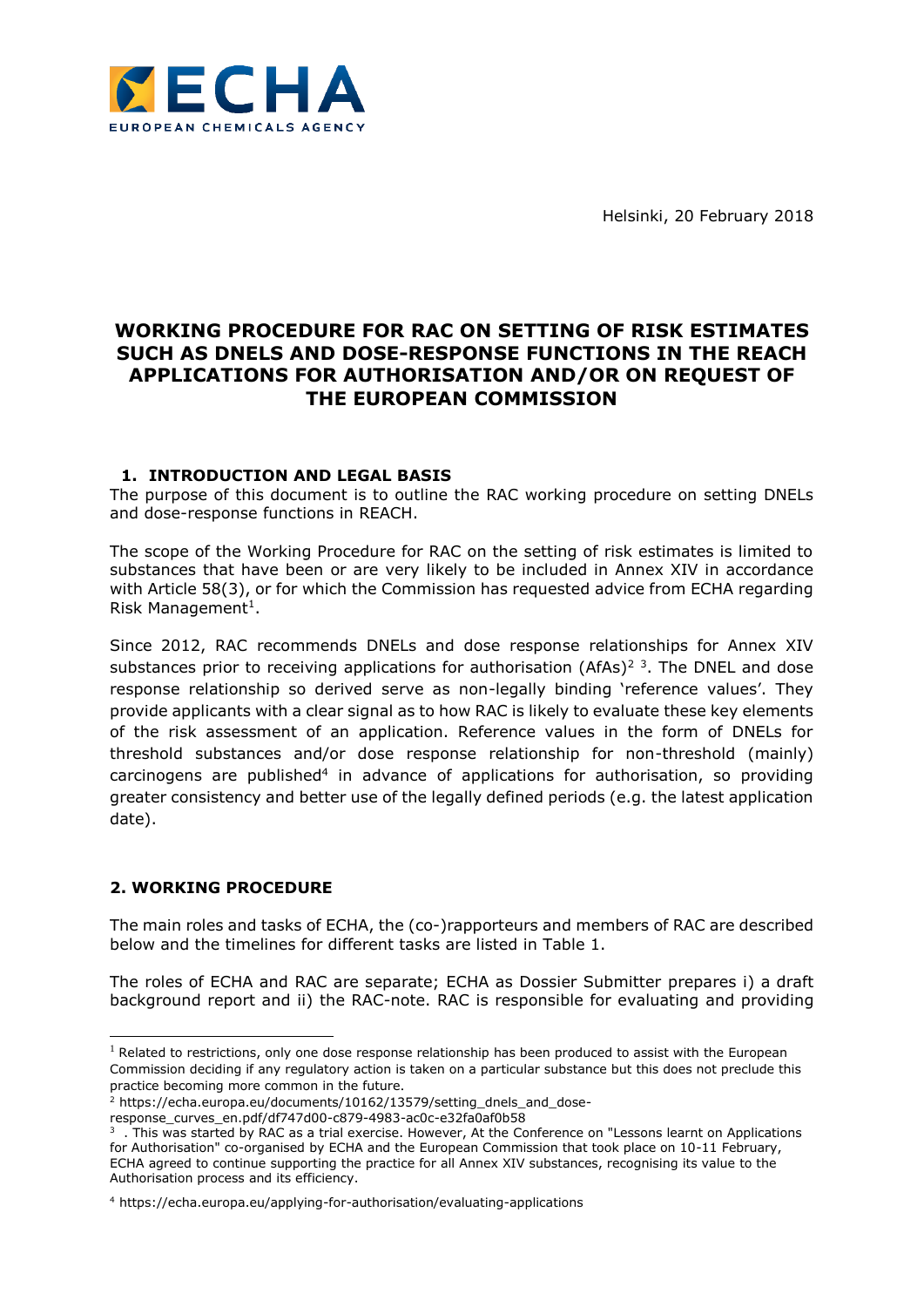an advice on the risk estimates such as DNELs and dose-response functions in the RAC note and to agree the final version of the RAC note.

Once submitted, the draft background report and the draft RAC-note forms the basis for the evaluation and opinion forming of RAC. RAC's opinion contains an independent evaluation of the draft note.

The background report may be prepared with the support of external experts. Regardless, as ECHA is the Dossier Submitter it will ensure – through an internal review - that the quality of the proposal is up to the required standard**.**

The background report contains *inter alia* the following elements for RAC to evaluate:

- Review of published studies of recognised national and international organisations and authorities;
- Review of scientific literature;

-

- Identified approaches used in risk assessment;
- Review of methods for exposure monitoring;
- Overview of SVHC, including the reasoning for its inclusion in Annex XIV of the REACH Regulation;
- Risk assessment of each intrinsic property referred to in Article 57 of the REACH Regulation;
- Derivation of DNEL/DMEL, where possible, and/or establishing of the dose-response relationship, where derivation of DNEL/DMEL is not possible.

Table 1 outlines the main steps of the opinion development from receiving ECHA's request for setting DNELs and dose-response functions in the REACH applications for authorisation until the agreement of the RAC-note.

|              | <b>STEP</b>                                                                                                                                                                                                                                                                        | <b>Timeline</b> | <b>Deliverables</b><br>and<br>milestones |
|--------------|------------------------------------------------------------------------------------------------------------------------------------------------------------------------------------------------------------------------------------------------------------------------------------|-----------------|------------------------------------------|
| (0)          | ECHA, or on request of ECHA the ECHA<br>contractor prepares the draft background<br>report and the draft RAC-note.                                                                                                                                                                 |                 |                                          |
| $\mathbf{1}$ | ECHA informs the RAC about the request to set<br>DNELs/DMELs and dose response relationships<br>for substances on Annex XIV of the REACH<br>Regulation prior to receiving applications for<br>authorisation (AfAs).                                                                | Week 1          |                                          |
|              | Chairman appoints the RAC $(co-)$ (Week 1-5)<br>RAC.<br>rapporteurs <sup>5</sup>                                                                                                                                                                                                   |                 |                                          |
| $\mathbf{2}$ | A dialogue <sup>6</sup> , if needed, between the RAC (co-<br>)rapporteurs and ECHA, and, where applicable,<br>the ECHA-contractor can be convened for an<br>exchange of views and agreement on the<br>outline of the draft background report and the<br>key issues for discussion. | Week 8          | Dialogue                                 |

<sup>5</sup> For the selection of (co-)rapporteurs the Working Procedure for the Appointment of Rapporteurs and Co-rapporteurs by RAC and SEAC for Applications for Authorisation (agreed at RAC-33) applies.

 $6$  Dialogue could take the form of a tele-, videoconference or face-to-face meeting as decided by the (co-)rapporteurs on a case-by-case basis.